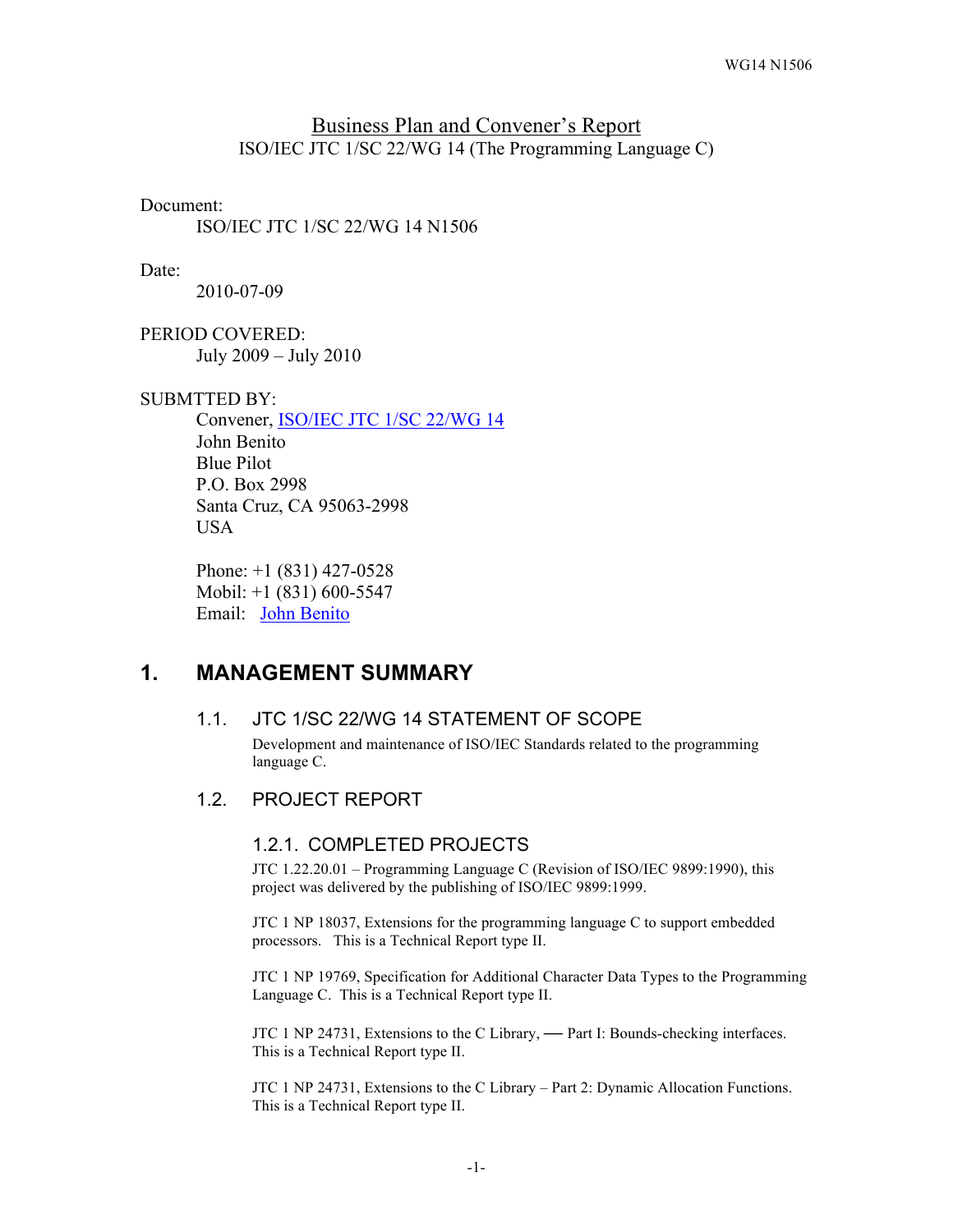JTC 1 NP 24732, Extensions for the programming language C to support decimal floating point arithmetic. This is a Technical Report type II.

JTC 1 NP 24747, Extensions for the C Standard Library to Support Mathematical Special Functions. This is an International standard.

## 1.2.2. PROJECTS UNDERWAY

Currently all projects are complete and published or in the process of being published.

# 1.2.3. CANCELLED PROJECTS

None over this period.

### 1.2.4. COOPERATION and COMPETITION

Where appropriate, WG 14 has established active liaisons with other SC 22 working groups. A category C liaison has been established with the MISRA C working group. There is no apparent direct competition with any other current SC 22 working group.

# **2. PERIOD REVIEW**

# 2.1. MARKET REQUIREMENTS

WG 14 feels that it responded to the C user community concerns and to the C implementers issues when the ISO/IEC 9899:1995 standard was updated on schedule, in 1999. WG 14 believes that the ISO/IEC 9899:1999 standard answered many concerns and kept the International Standard for the C programming language current; however with today's programming trends and market WG 14 believes it is time to once again revise the C standard. See WG 14 N1250.

WG14 believes the newly published TR 18037, TR 19769, TR 24731 Part I, TR 24731 Part II, TR 24732, and IS 24747, address important issues that benefit the entire C community.

WG14 is also studying whether Technical Reports in the area of Secure Coding and a C binding to the new IEEE Floating-point standard are appropriate.

## 2.2. ACHIEVEMENTS

- WG 14 has worked on Defect Reports; keeping the Defect Report Log current for the 9899:1999 Standard. There are no *open* defect reports in the WG 14 defect report log.
- WG14 has worked on all the Defect Reports filed for TR 18037; the Defect Report Log for TR 18037 is current.
- An updated version of TR 18037 has been published; see SC 22 N4279.
- The TR 24731 Part I has been published.<br>• The TR 24732 has been published.
- The TR 24732 has been published.
- The IS 24747 has been published.<br>• The TR 24731 Part II is in the pub-
- The TR 24731 Part II is in the publication phase.

#### 2.3. RESOURCES

WG 14 meets two times per year in co-located technical sessions with the US Task Group INCITS PL22.11. Over the past several years, WG 14 has timed at least one of its yearly technical sessions to coincide with WG 21 and WG 23, allowing those technical experts that would like to attend both technical sessions the opportunity to do so without extra travel. The WG 14 Convener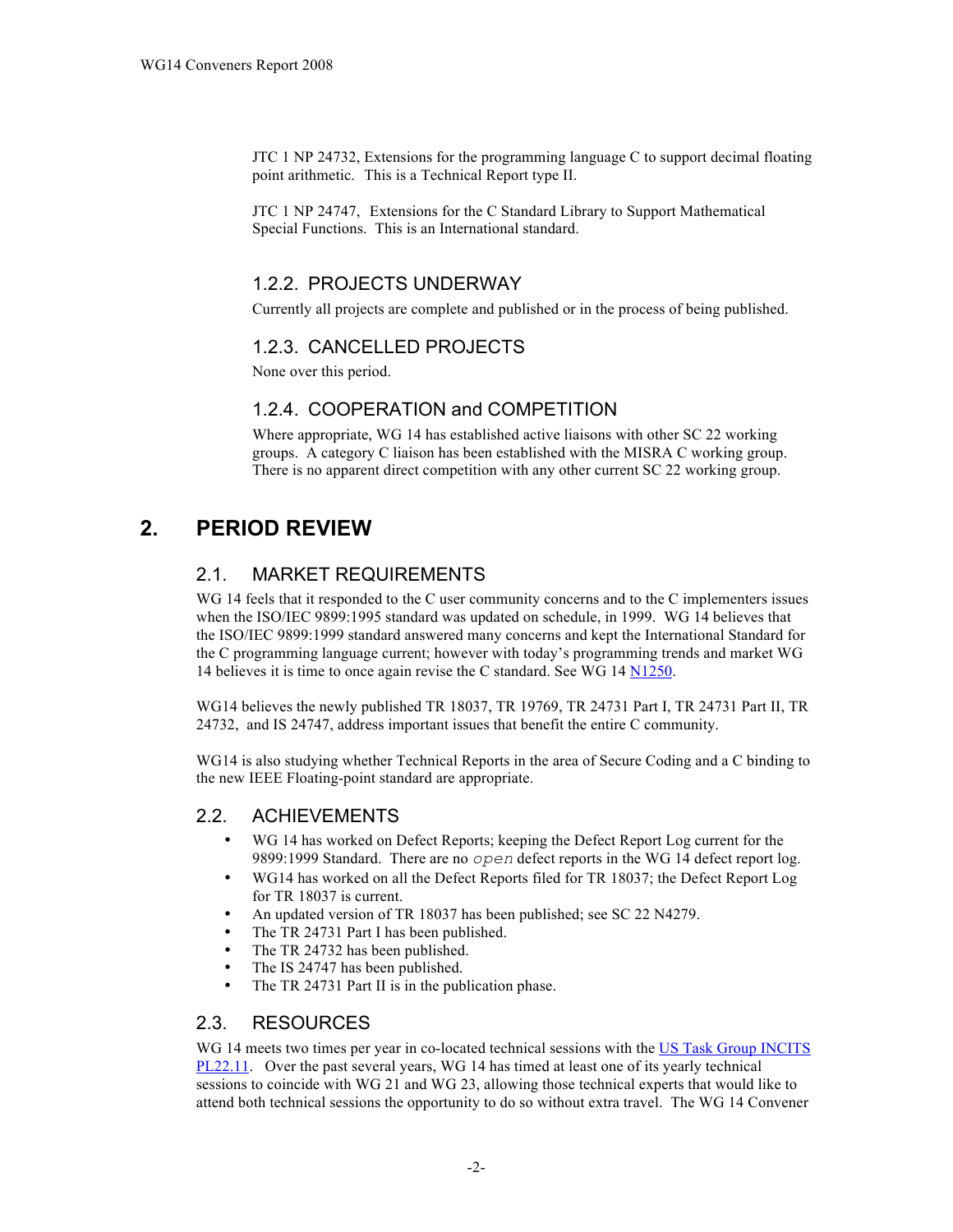would like to thank the WG 21 Convener for the extended effort it takes to coordinate common meeting locations and liaison between the two working groups.

Fourteen countries participate by attending these meetings or by being involved in the technical discussions that take place over the reflector. The countries are: Australia, Canada, Denmark, France, Germany, Italy, Ireland, Japan, Netherlands, Norway, Russia, Sweden, UK, and the USA.

WG14 has been monitoring the cross-language standards activities, and are using the ISO/IEC JTC 1/WG 20 guidelines on extended characters. WG 14 has also keeps appraised of the requirements of the LIA-1, 2 standards.

WG14 liaison appointments are:

| Group      | Name/Type                      | Person(s) assigned      |
|------------|--------------------------------|-------------------------|
| WG 11      | Language Independent Datatypes | Willem Wakker           |
| WG 21      | $C++$                          | Group liaison assigned  |
| <b>FSG</b> | Free Standard Group            | Nick Stoughton          |
| WG 23      | Vulnerabilities                | Tom Plum                |
| MISRA-C    | Category-C Liaison             | <b>Steve Montgomery</b> |

# **3. FOCUS NEXT WORK PERIOD**

WG14 will focus on:

• The revision of the Standard. See WG 14 N1250.

The Committee has discussed several other possible new work items, and is currently studying the possibilities for a Technical Report on Secure Coding and a Technical Report on a C binding to the new IEEE Floating-point standard.

#### 3.1. DELIVERABLES

None.

#### 3.2. STRATEGIES

WG14 believes that routine handling will suffice to complete the progress desired.

#### 3.3. RISKS

No problems are anticipated.

#### 3.4. OPPORTUNITIES

None.

#### 3.5. WORK PROGRAM PRIORITIES

WG 14 will concentrate on the revising of the C standard. WG 14 will respond to any Defect Reports logged for the current ISO/IEC 9899:1999 Standard and the four published Technical Reports TR 18037, TR 19769, TR 24731–1, TR 24731-2 and IS 24747.

# **4. OTHER ITEMS**

4.1. POSSIBLE ACTION REQUESTS AT FORTHCOMING PLENARY None.

 <sup>1</sup> Dinkumware, Intel, Microsoft, Oracle, Plum Hall, and Perennial.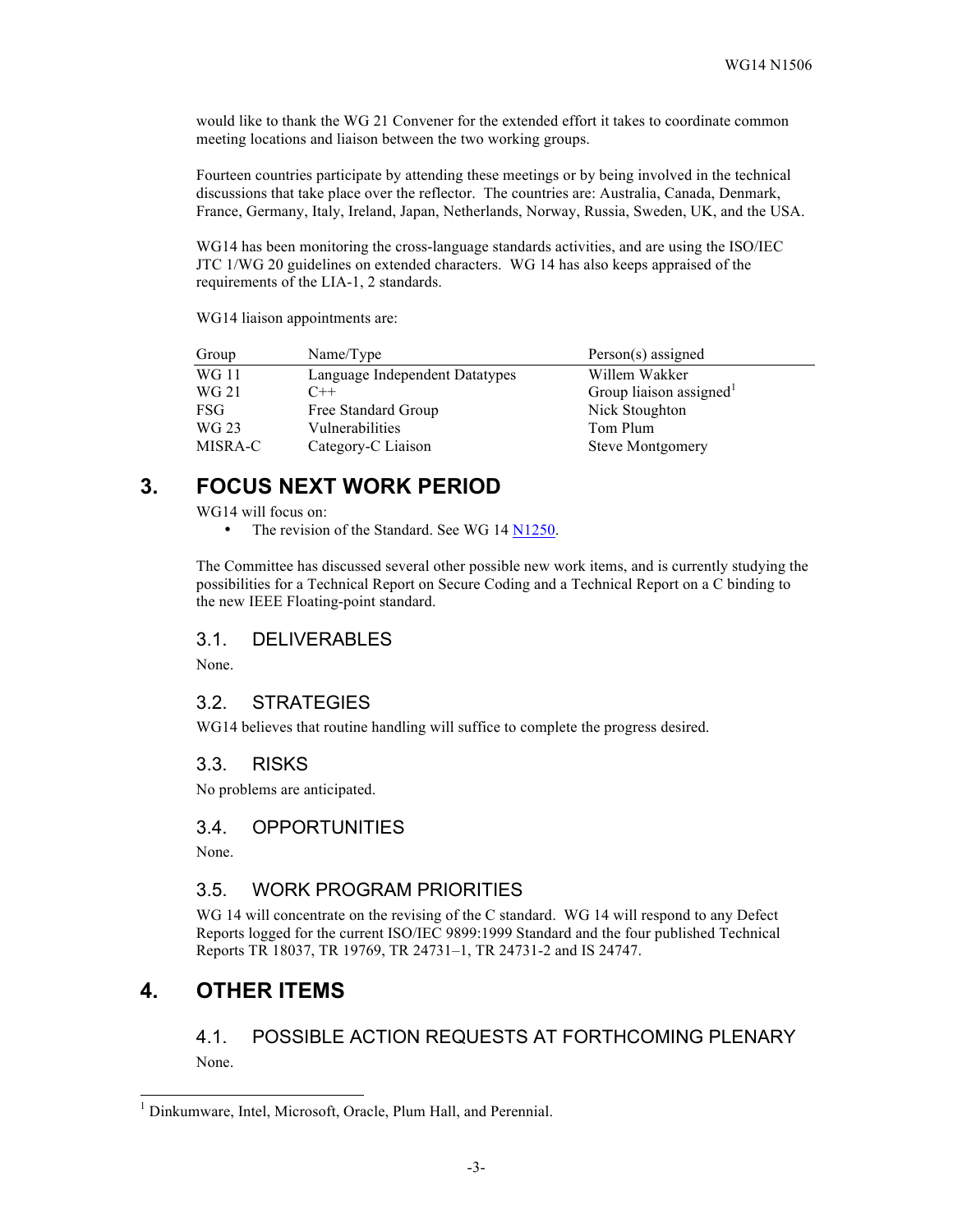### 4.2. PROJECT EDITORS

The following individuals have been appointed project editors and backup project editors:

- JTC 1.22.20.01, Programming Language C (Revision of ISO/IEC 9899:1990) Larry Jones (Project Editor), David Keaton (Backup Project Editor).
- JTC 1 NP 18037, Extensions for the programming language C to support embedded processors. Willem Wakker (Project Editor), John Benito (Backup Project Editor)

JTC 1 NP 19769, Specification for Additional Character Data Types to the Programming Language C.

Nobuyoshi Mori (Project Editor), John Benito (Backup Project Editor)

- JTC 1 NP 24731, Extensions to the C Library Part I: Bounds-checking interfaces John Benito (Project Editor), P. J. Plauger (Backup Project Editor)
- JTC 1 NP 24731, Extensions to the C Library Part 2: Dynamic Allocation Functions. John Benito (Project Editor)

JTC 1 NP 24732, Extensions for the programming language C to support decimal floating point arithmetic

Edison Kwok (Project Editor), P. J. Plauger (Backup Project Editor)

JTC 1 NP 24747, Extensions for the Standard Library of the Programming Language C to Support Mathematical Special Functions

John Benito (Project Editor), P. J. Plauger (Backup Project Editor)

## 4.3. ELECTRONIC DOCUMENT DISTRIBUTION

WG 14 has conducted some of its detailed technical discussion using email reflector provided by the Danish UNIX Users Group, Copenhagen University College of Engineering and Keld Simonsen.

WG 14 also has an ftp and Web site provided by courtesy of the Copenhagen University College of Engineering, Danish UNIX Users Group and Keld Simonsen.

WG 14 uses a secure wiki setup and maintained by Dinkumware, Ltd. This wiki is used for quick exchange of documents during and between meetings.

WG 14 is now providing all the appropriate committee documents on the Committee Web site, eliminating the need for paper mailings.

#### 4.4. RECENT MEETINGS

| $05-09$   | Feb 1996 | Irvine, CA USA      | <b>ANSI</b>             |
|-----------|----------|---------------------|-------------------------|
| 24-28     | Jun 1996 | Amsterdam, NL       | <b>NEN</b>              |
| $21 - 15$ | Oct 1996 | Toronto, Canada     | SCC, IBM                |
| $23 - 27$ | Jun 1997 | London, UK          | BSI, Plum Hall Europe   |
| 20-24     | Oct 1997 | Menlo Park, CA USA  | ANSI, Sun Microsystems  |
| $02 - 06$ | Feb 1998 | Frisco, CO USA      | ANSI, Keaton Consulting |
| $23 - 27$ | Jun 1998 | Copenhagen, Denmark | Danish Standards        |
| $05-09$   | Oct 1998 | Santa Cruz, CA USA  | ANSI, SGI/Cray          |
| $01-05$   | Feb 1999 | Portland, OR USA    | ANSI, Intel Corp        |
| $21 - 24$ | Jun 1999 | London, UK          | <b>BSI</b>              |
| $18-23$   | Oct 1999 | Kona, HI USA        | ANSI, Plum Hall         |